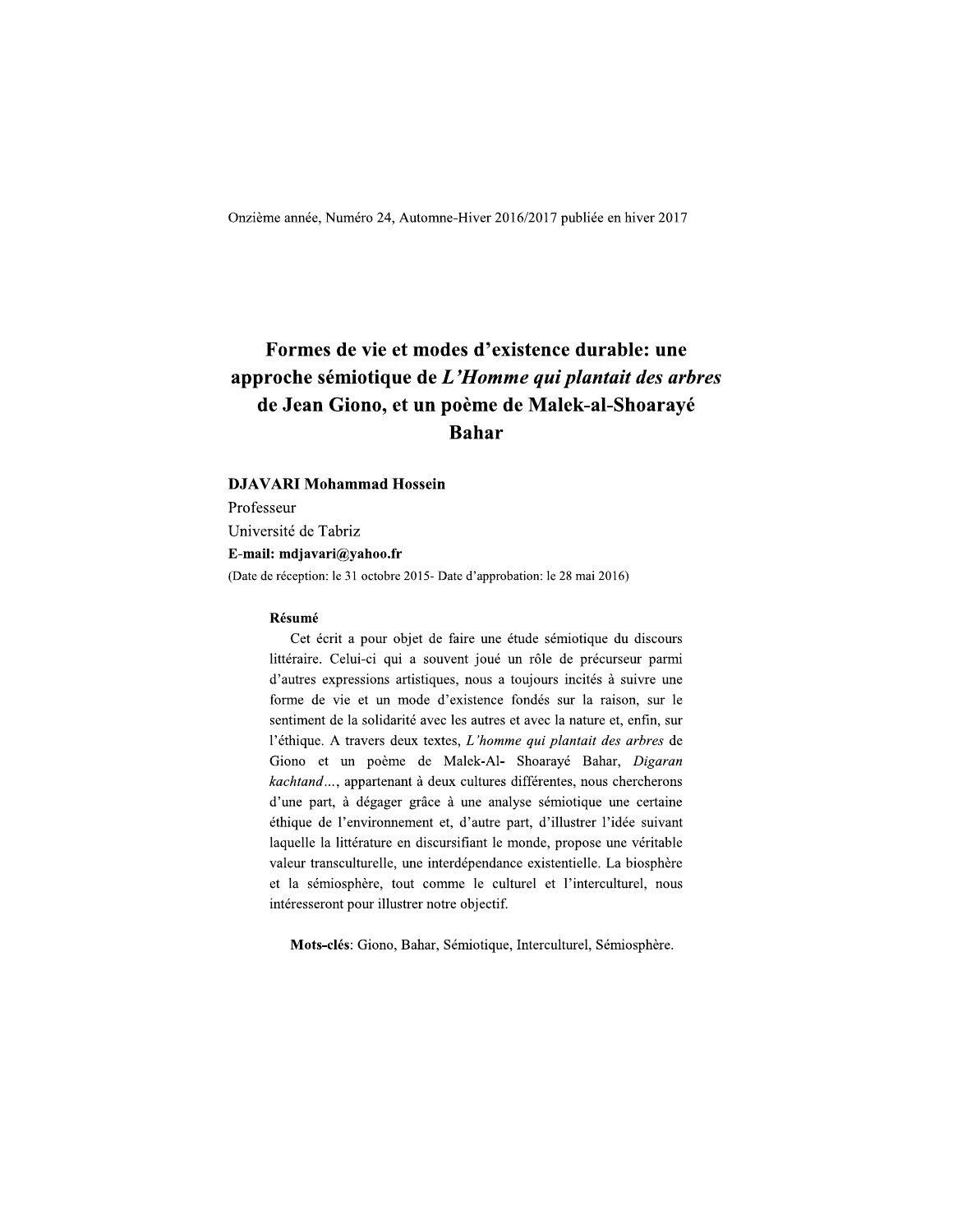# Introduction

Les formes de vie trouvent sens dans la réunion entre les expressions (des formes du cours de vie) et des contenus (des valeurs, des émotions, des enieux et des crovances). (Fontanille, 2015). A l'échelle interculturelle. 42 Plume 24<br>
Introduction<br>
Les formes de vie trouvent sens dans la 1<br>
formes du cours de vie) et des contenus<br>
enjeux et des croyances). (Fontanille, 20<br>
« pour comprendre de quelle manière la 1<br>
d'environnement, une éco-« pour comprendre de quelle manière la littérature se saisit des questions d'environnement, une éco-critique comparée est à construire », constate Alain Suberchicot (2012). A partir de deux textes appartenant à deux cultures différentes. l'un à la culture orientale et l'autre à la culture occidentale, donc à deux systèmes de signes différents, notre étude tente mes du cours de vie) et des contenus (des vales<br>
eux et des croyances). (Fontanille, 2015). A 1<br>
our comprendre de quelle manière la littérature<br>
nvironnement, une éco-critique comparée est à<br>
in Suberchicot (2012). A part d'illustrer, dans la mesure du possible, comment la littérature dit « les formes de vie et modes d'existence durables ». Ces deux textes littéraires sont les suivants: « L'Homme qui plantait des arbres », une nouvelle de Jean Giono, (1953) et « Digaran kachtand ma khordim. Ma bekarimo digaran bkhorand  $\psi$  (1952) dont la traduction serait: « Les autres (nos prédécesseurs) ont cultivé la terre et nous, nous en avons bénéficié et nous, à notre tour, nous devons cultiver la terre pour que les autres puissent en bénéficier ».

Nous avons ici affaire à deux systèmes de signes, deux s nts: « *L'Homme qui plantait des arbres* », une<br>
1953) et « *Digaran kachtand ma khordim*, *M*<br> *xand* » (1952) dont la traduction serait: « *Les*<br> *ont cultivé la terre et nous, nous en avons bénéficous devons cultiver la* des arbres », une nouvelle de<br>
nd ma khordim, Ma bekarimo<br>
ction serait: « Les autres (nos<br>
nous en avons bénéficié et nous,<br>
pour que les autres puissent en<br>
mes de signes, deux systèmes<br>
nts. Nous envisageons donc une<br>
r sémiotiques et deux sémio-sphères différents. Nous envisageons donc une digaran bkhorand » (1952) dont la traduction serait: « Les autres (nos<br>prédécesseurs) ont cultivé la terre et nous, nous en avons bénéficié et nous,<br>à notre tour, nous devons cultiver la terre pour que les autres puissent sémiotique permettant d'introduire des points de vue, éthique, ecologique, sociologique et anthropologique; cette approche nous conduira à saisir une conception et une vision fondées plus sur la protection de la nature, de la planète et de l'espace environnemental que sur l'intérêt unilatéral de l'homme comme maître de cette planète.

Nous autres humains sommes prisonniers de ce monde et citovens de nts. Nous envisageons donc une<br>
er des points de vue, éthique,<br>
e; cette approche nous conduira à<br>
es plus sur la protection de la<br>
vironnemental que sur l'intérêt<br>
e planète.<br>
ers de ce monde et citoyens de<br>
te équivaut à cette planète. La destruction de la planète équivaut à la destruction de l'homme comme citoven de ce monde. Toute négligence à l'égard du écologique, sociologique et anthropologique; ce<br>saisir une conception et une vision fondées<br>nature, de la planète et de l'espace environ<br>unilatéral de l'homme comme maître de cette pl<br>Nous autres humains sommes prisonniers contrôle des produits alimentaires, des polluants chimiques, de l'espace et de l'environnement n'aura que des conséquences fatales pour notre vie. Les statistiques témoignent de cette réalité: les cancers sont la première cause de mortalité dans le monde et représentent chaque année presque plus de trente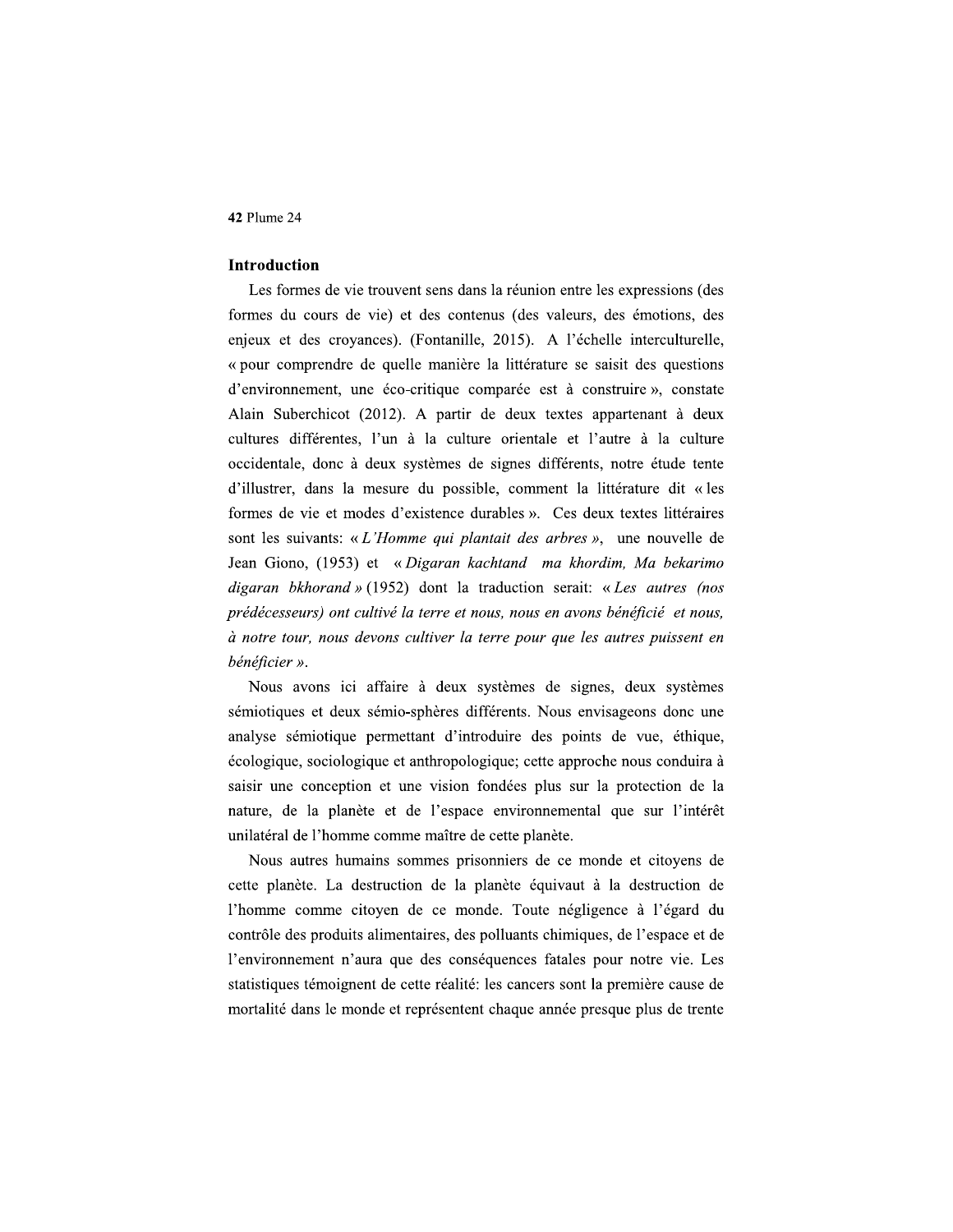pour cent de la mortalité. Une modification de nos modes de vie et de nos comportements alimentaires permettraient peut-être la réduction de la mortalité due aux cancers sachant bien que notre santé dépend de l'environnement, des formes de vie et des modes d'existence.

## Le texte de Malek-al-Shoarayé Bahar

Ce poème, écrit en 1952, rapporte le dialogue du Roi Anouchirvan<sup>1</sup> (Roi de Perse de 531 à 579.) avec un vieil agriculteur:

Par un jour du mois d'hiver, le roi Anoushirvan quitte la ville pour aller à la chasse. Sur son chemin, il voit une ferme où il y a beaucoup de monde. Parmi ces gens, il remarque nonagénaire qui creuse la terre et y plante, avec un grand acharnement, des noix. Le Roi s'approche de lui et lui adresse la parole: « Bon courage, que fais-tu ici? » L'homme répond qu'il plante des noix. Le Roi continue: « Pourquoi t'acharnes-tu ainsi alors que tu es au bout du chemin. Je suis étonné de voir qu'un homme âgé comme toi ne se repose pas et passe son temps à planter des noix. Tu sais que le noyer met dix ans à produire des fruits. La mort t'emportera bientôt et tu vas faire tes adieux à la vie. Pourquoi donc planter des noyers? » Le vieil agriculteur lui répond avec flegme: « Quand nous étions enfants, il y avait des centaines de noyers autour de nous; nous montions à l'arbre et nous cueillions des noix sans savoir qui avait planté les arbres. Quand je serai mort, il y aura ceux qui viendront après moi pour cueillir les fruits des noyers que j'ai plantés. Je ne vois aucun mal à ce que je fais. D'autres ont planté pour que nous en profitions et nous, à notre tour, nous planterons pour le profit de ceux qui viendront après nous. Le Roi lui offre une bourse d'argent et le remercie. Déjà une récompense avant que l'arbre grandisse.

<sup>1.</sup> Il pose les fondations de nombreuses villes nouvelles et de palais ; les routes commerciales sont réparées et de nombreux ponts et barrages sont construits sous son règne. Pendant son règne, les arts et les sciences sont florissants en Perse, et l'Empire Sassanide est à son apogée.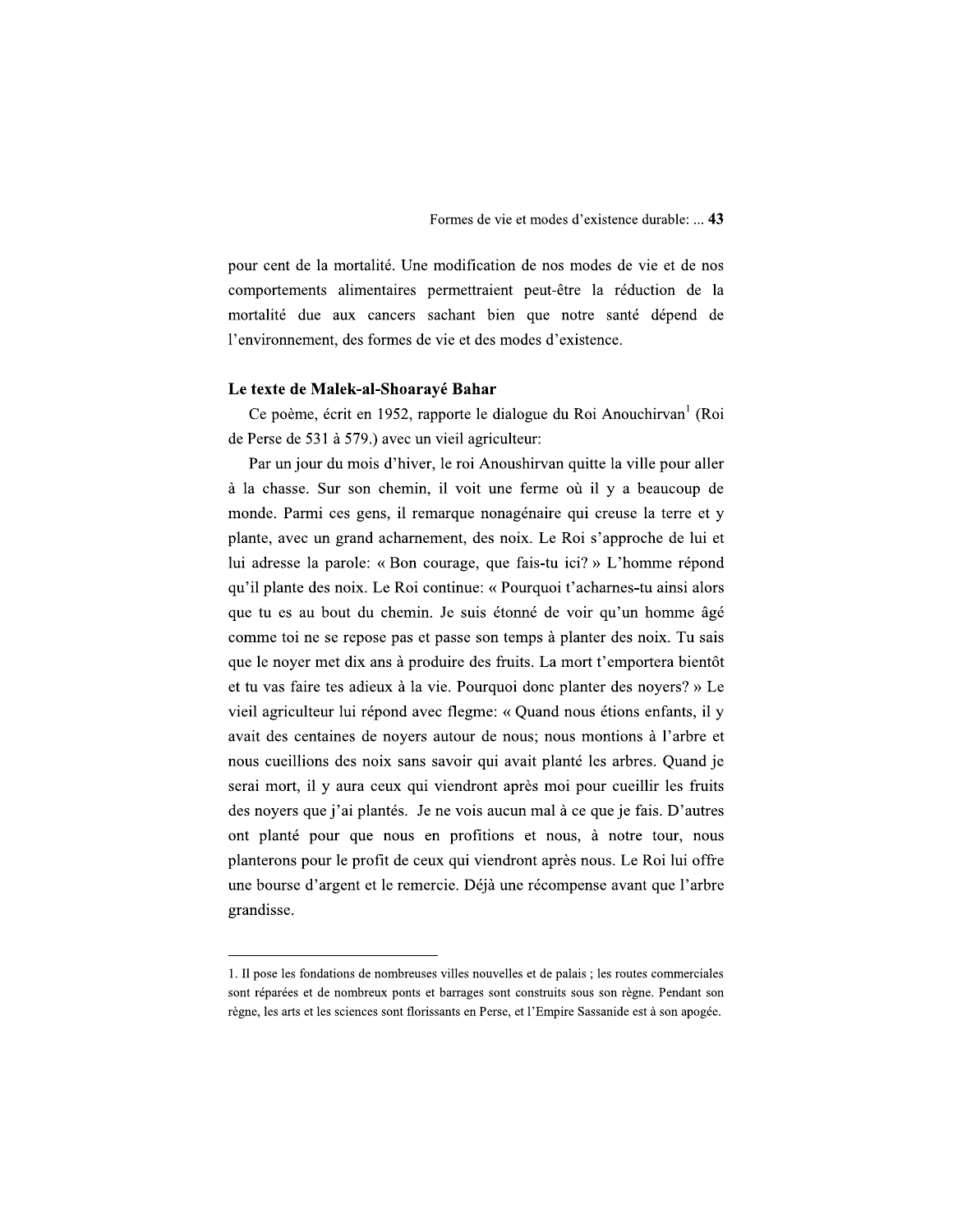# L'Homme qui plantait des arbres

Le narrateur, personnage anonyme, effectue une randonnée dans une contrée située entre les Alpes et la Provence, région désertique où plus rien ne pousse excepté la lavande. Il campe alors auprès d'un « squelette de village abandonné », au milieu d'une « désolation » sans pareille, où pourtant la vie a jadis existé. Après une nuit de repos, il reprend son chemin mais manque bientôt d'eau. Il fait par chance la rencontre d'un berger silencieux nommé Elzéard Bouffier, qu'il prend, au début, pour « le tronc d'un arbre solitaire ». Celui-ci lui propose de passer la nuit chez lui, dans sa maison de pierres. Le narrateur est impressionné par la bonne tenue de la demeure et par la vie placide et sereine du berger qui vit seul en compagnie de son chien et de son troupeau de moutons.

Alors que la nuit s'avance, le narrateur observe le berger en train d'examiner, de classer, de nettoyer puis de sélectionner, un tas de glands. Il en choisit finalement cent, qu'il met de côté, puis va se coucher. Le lendemain, le narrateur, intrigué, demande au berger s'il lui est possible de demeurer chez lui une journée de plus. Le berger accepte puis prend la route avec son troupeau et son sac de glands. Le narrateur décide de suivre un chemin parallèle à celui du berger afin d'observer ce qu'il compte faire de ses glands. Ce dernier s'arrête enfin sur une petite clairière désertique et, à l'aide d'une « tringle de fer », fait un trou dans lequel il met un gland, puis rebouche le trou. Le narrateur comprend qu'Elzéard Bouffier plante des chênes et, ce jour-là, il en plante cent, « avec un soin extrême ». Engageant de nouveau la conversation, le narrateur apprend qu'Elzéard plante depuis trois ans des arbres: « Il en avait planté cent mille. Sur les cent mille, vingt mille était sortis. Sur ces vingt mille, il pensait encore en perdre la moitié, du fait des rongeurs ou de tout ce qu'il y a d'impossible à prévoir dans les desseins de la Providence. Restaient dix mille chênes qui allaient pousser dans cet endroit où il n'y avait rien auparavant ».

Le lendemain, le narrateur quitte la compagnie du berger et l'année d'après il est engagé sur le front de la Première Guerre mondiale. Il oublie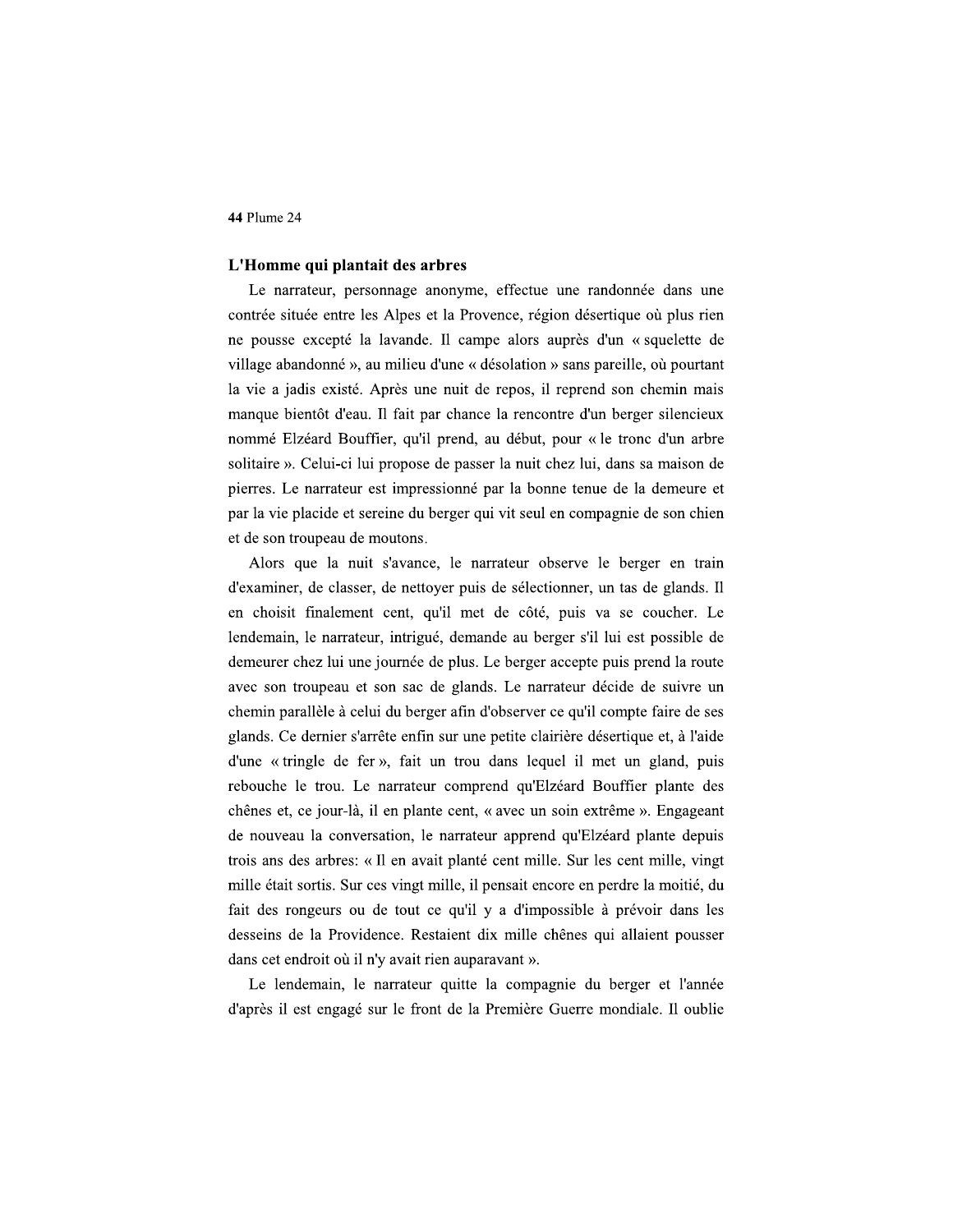alors Elzéard Bouffier et son incroyable passion. Mais, lorsqu'il décide d'effectuer à nouveau une randonnée dans la région, le souvenir du berger silencieux lui revient.

Retrouvant le planteur, qui a changé de métier et qui est maintenant apiculteur (ses moutons étant en effet une trop grande menace pour ses plantations), celui-ci lui fait visiter sa nouvelle forêt dont les chênes datent de 1910. La création d'Elzéard fait alors « onze kilomètres de long et trois kilomètres dans sa plus grande largeur » et impressionne le narrateur qui a le sentiment d'avoir sous ses yeux une œuvre de création divine. Dès 1920, le narrateur rend régulièrement visite au berger solitaire, il constate ainsi la propagation des arbres, en dépit de quelques infortunes.

En 1933, le berger reçoit la visite d'un garde forestier, ce qui témoigne de l'importance de la forêt ainsi constituée au fil des années. Pour accélérer son projet, Elzéard Bouffier décide de fabriquer une maison afin de vivre au milieu des arbres. En 1935, le narrateur rend visite au berger en compagnie d'un ami garde forestier, à qui il dévoile le mystère de cette « forêt naturelle ». Ce dernier jure conserver le secret et voit en Elzéard Bouffier un homme qui a trouvé par cette activité « un fameux moyen d'être heureux ».

En 1939, il est décidé de commercialiser le bois de la forêt, notamment pour compenser le manque de combustible dû à l'introduction des voitures. Le projet avorte toutefois car la région est trop éloignée de tout circuit logistique. Le narrateur revoit une dernière fois le berger, en juin 1945. Ce dernier a alors 87 et il continue sa tâche de reforestation. Autour de lui, la région est revenue à la vie, notamment le village de Vergons où les habitants sont de nouveau présents et heureux. Ainsi, « plus de dix mille personnes doivent leur bonheur à Elzéard Bouffier ». Le narrateur a une dernière pensée pour le berger, sa générosité et son abnégation, qui font de sa réalisation « une œuvre de Dieu ». Elzéard Bouffier meut paisiblement en 1947 à l'hospice de Banon.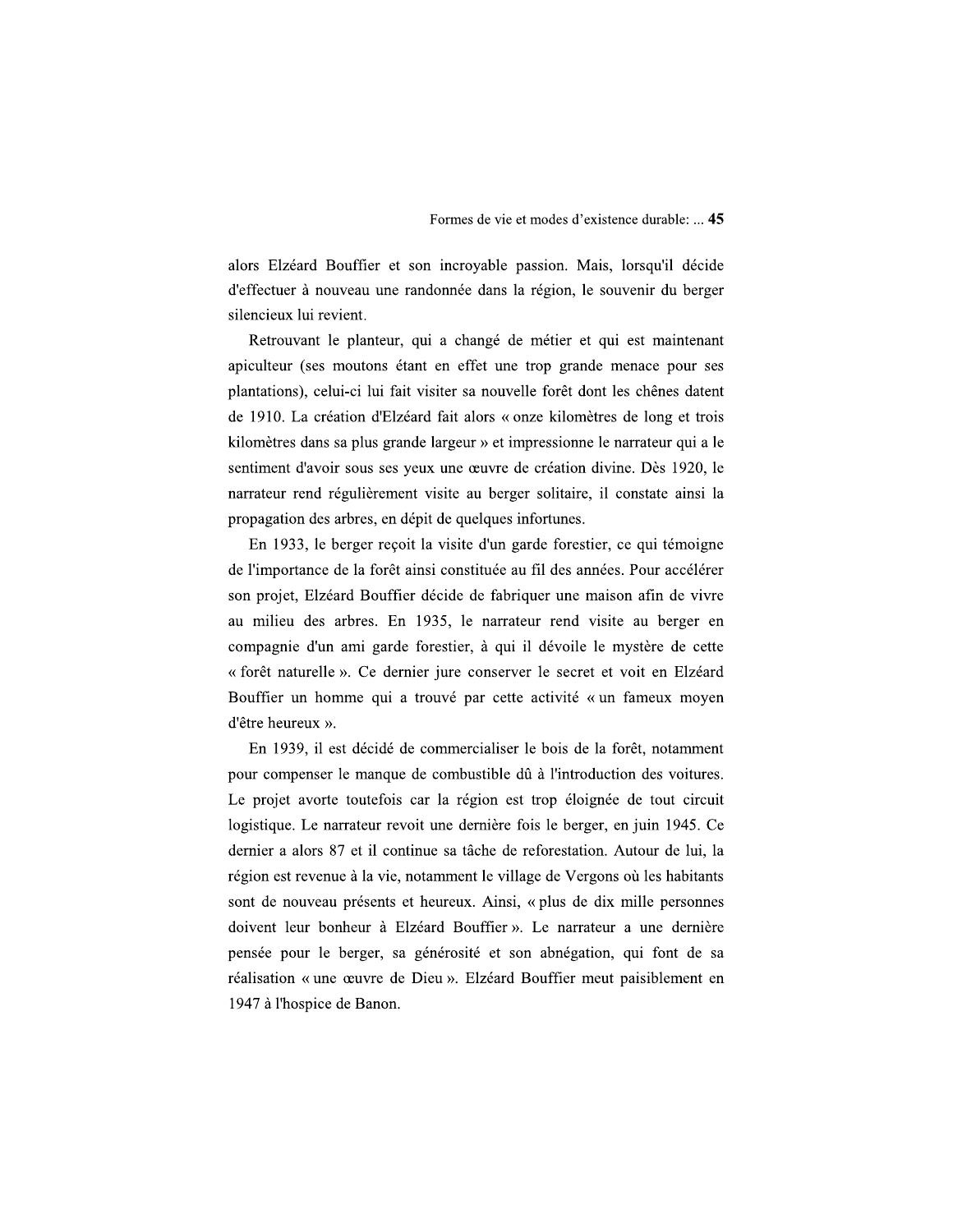# L'analyse du texte de Bahar:

Nous allons chercher dans le texte de Bahar plusieurs éléments qui sont les signes de formes de vie et de modes d'existence durables.

#### Une éthique d'être pour les autres et pour l'environnement

Nous allons voir comment les signes linguistiques produisent dans ce texte des significations. Ce texte, riche de sens, a une valeur éducative exemplaire et, tout comme la nouvelle de Jean Giono en France, est entré dans les manuels scolaires en Iran. Il invite le lecteur à regarder autrement le monde et préconise également un sentiment de solidarité avec les humains. Les deux derniers vers du poème de Bahar résument toute la pensée du poète basée sur l'idée d'un cycle dynamique de la vie. Le cycle constant d'altruisme est le premier point important sur lequel il faut s'attarder.

« D'autres ont planté pour que nous en profitions et nous, à notre tour, nous planterons pour que ceux qui viennent (les autres) après nous puissent en profiter. »

| D'autres $(1)$                                                              | et | Nous $(1)$                                          |  |  |
|-----------------------------------------------------------------------------|----|-----------------------------------------------------|--|--|
| Nous $(2)$                                                                  | et | ceux qui viennent après nous(2)                     |  |  |
| <b>D'autres</b> $1 = La$ génération antérieure (les actants de leur époque) |    |                                                     |  |  |
| Nous $(1)$ =                                                                |    | Notre génération à nous qui bénéficie de l'acte des |  |  |

qι générations antérieures.

**Nous (2)** = Notre génération à nous (les actants du présent) qui seront considérés plus tard comme la génération antérieure.

Les autres  $2 = La$  génération postérieure

Chacun est l'actant écologique de son époque, de son présent, avec l'idée qu'il a bénéficie des générations antérieures et fait bénéficier les générations postérieures.

Schéma d'interaction:

 $A(1)$  $N(1,2)$  $A(2)$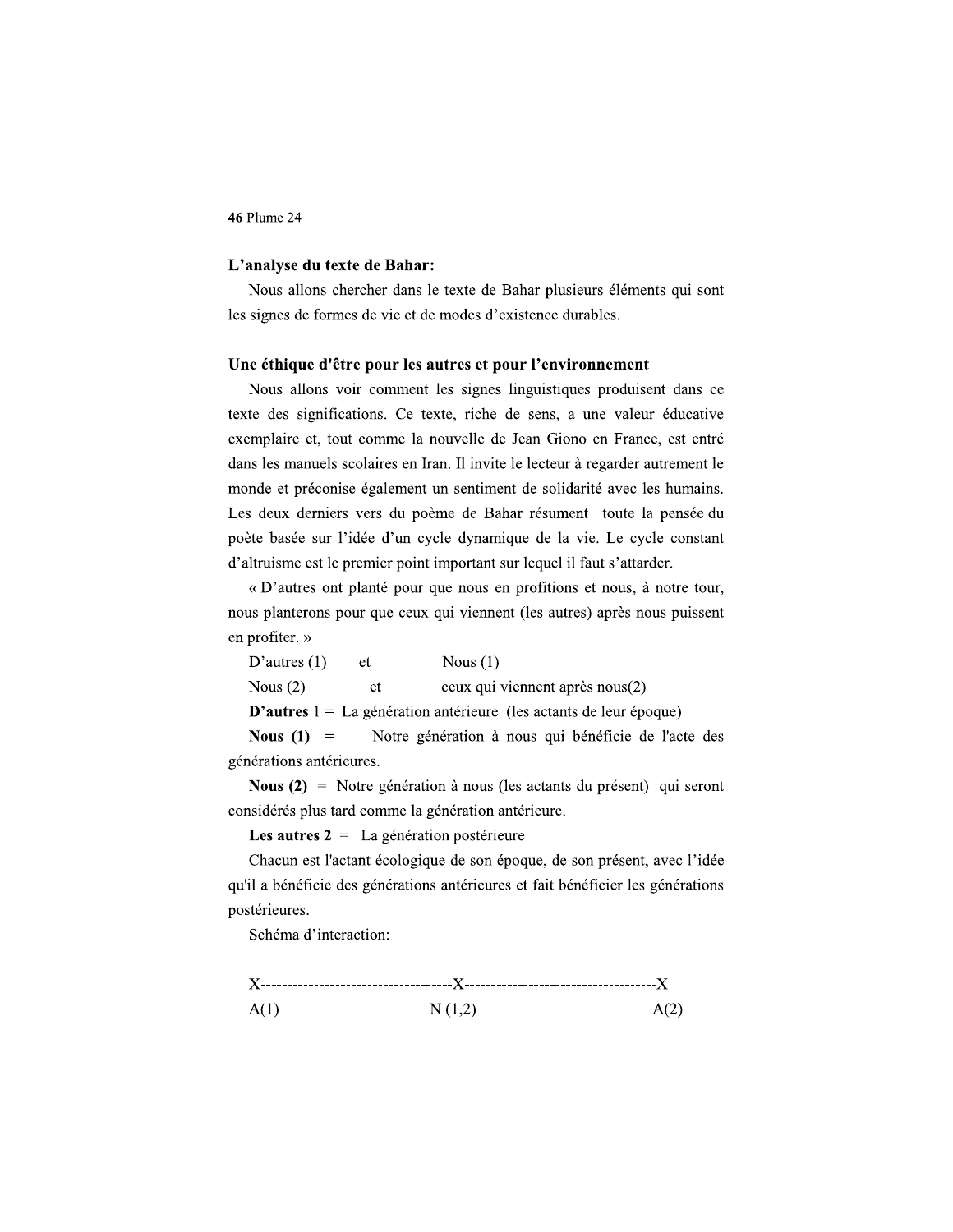(N) fait le relais entre  $A(1)$  et  $A(2)$ . Le sens de solidarité interhumaine et de l'altruisme est bien évident ici. Chaque génération, à son tour, joue le rôle de « nous » et devient en même temps « les autres » pour les générations postérieures. Autrement dit, nous sommes « nous » pour nous-mêmes et « autres » pour les autres. La solidarité avec la nature et l'environnement se réalise par l'acte de cultiver, de génération en génération. Non seulement « cultiver » n'a aucun inconvénient mais il devient signe d'une solidarité entre les générations, soit pour protéger l'Homme, soit pour protéger l'environnement.

Donc, l'"être au monde" de Bahar n'est pas un être uniquement « pour soi » mais aussi un « être pour les autres » et un être pour l'environnement.

« Les autres », dans la conception de Bahar, ce sont les humains. C'est l'altruisme à l'extrême degré. On comprend bien que Bahar n'adhère pas ici à une conception de valeur intrinsèque de la nature mais plutôt à une conception instrumentale de l'environnement, de la nature, dans ce sens que la terre est conçue comme moyen, comme instrument pour que les humains puissent toujours s'en nourrir rationnellement et raisonnablement de génération en génération, tout en la protégeant.

"Nous" et "les autres" sont considérés comme des actants responsables. "Planter" et "manger" sont des actes pour vivre et faire vivre les autres.

Donc, les énoncés de « faire » désignent un « faire » ou un devenir. Leur contenu n'est pas une relation statique, mais un événement dynamique où s'accomplit une certaine transformation ou transition.

#### La dimension temporelle

Un autre point qui mérite notre attention, c'est l'étendue temporelle que ce poème couvre: ce texte court et précis met en scène un petit dialogue qui a eu lieu au VI<sup>ème</sup> siècle, mais en vérité l'étendue temporelle du texte englobe aussi bien les générations antérieures que les générations postérieures. En d'autres termes, les actes accomplis dans le passé et ceux qui seront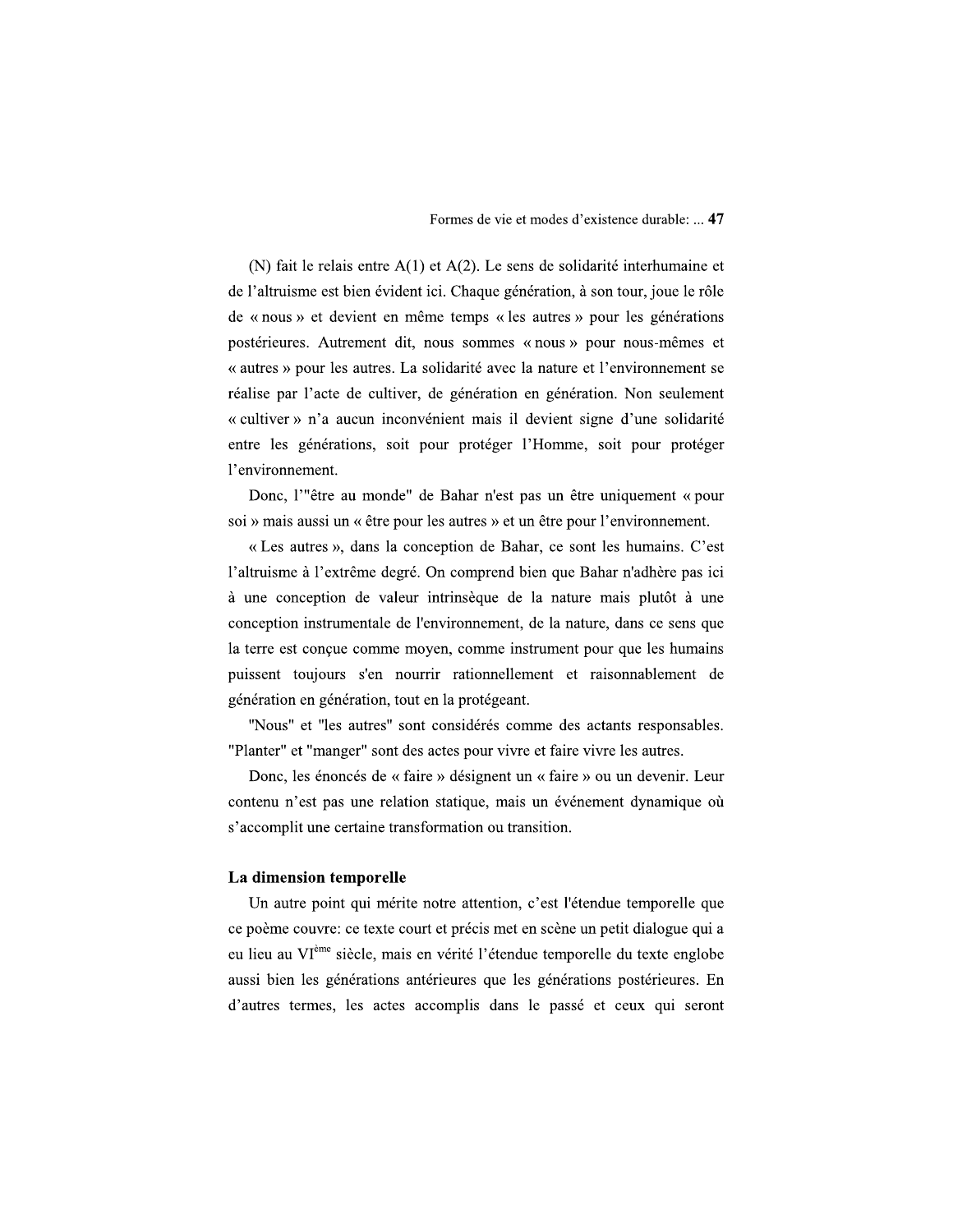accomplis dans le futur sont tous concernés et le dynamisme de l'acte de planter persiste tant que la vie dure. C'est la mise en place d'un dynamisme constant pour préserver la vie de la nature et de l'environnement, tout en pensant à faire bénéficier les générations à venir.

# L'arbre et ses origines

Les objets dans leurs différents aspects jouent un grand rôle dans l'économie des questions sémiotiques. (Fontanille, Zinna, 1999). Par une étude axiologique du statut de l'arbre en général et du noyer en particulier, on peut rendre compte de l'intérêt et de la place que l'arbre, en tant qu'objet sémiotique, occupe dans différentes cultures et littératures.

A chaque fois qu'on parle de l'arbre, on réfléchit aux intérêts qu'il peut apporter. A part ses fruits et ses bois, l'arbre est un moyen important pour lutter contre la pollution. Mis à part les intérêts matériels de l'arbre, cet ancien ami de la nature, possède d'autres fonctions et si l'on commence à les énumérer, il faut faire un voyage dans la sémio-sphère, la culture, la littérature et l'art de chaque pays.

Les hommes primitifs pensaient que l'arbre était un être vivant, ayant une âme. Chez tous les peuples du monde, surtout dans la mythologie, dans les livres sacrés, l'arbre possède ses vertus, ses valeurs etc,... Les croyances mythologiques et sacrées concernant les arbres ont peuplé les littératures.

A titre d'exemple, on peut parler de la valeur particulière du palmier dattier pour les Egyptiens et les Saoudiens, ou de la valeur de l'olivier pour les pays de la Méditerranée. Le palmier dattier ou le palmier pour les Saoudiens ou l'olivier pour les pays de Méditerranée prennent un sens différent du fait qu'ils produisent la nourriture des hommes, du fait que ces derniers habitent avec ces arbres et aussi du fait que leur imaginaire est marqué par cette géographie naturelle.

<sup>1.</sup> Voir aussi à ce propos l'Encyclopédie Universalis, La rubrique "Arbre".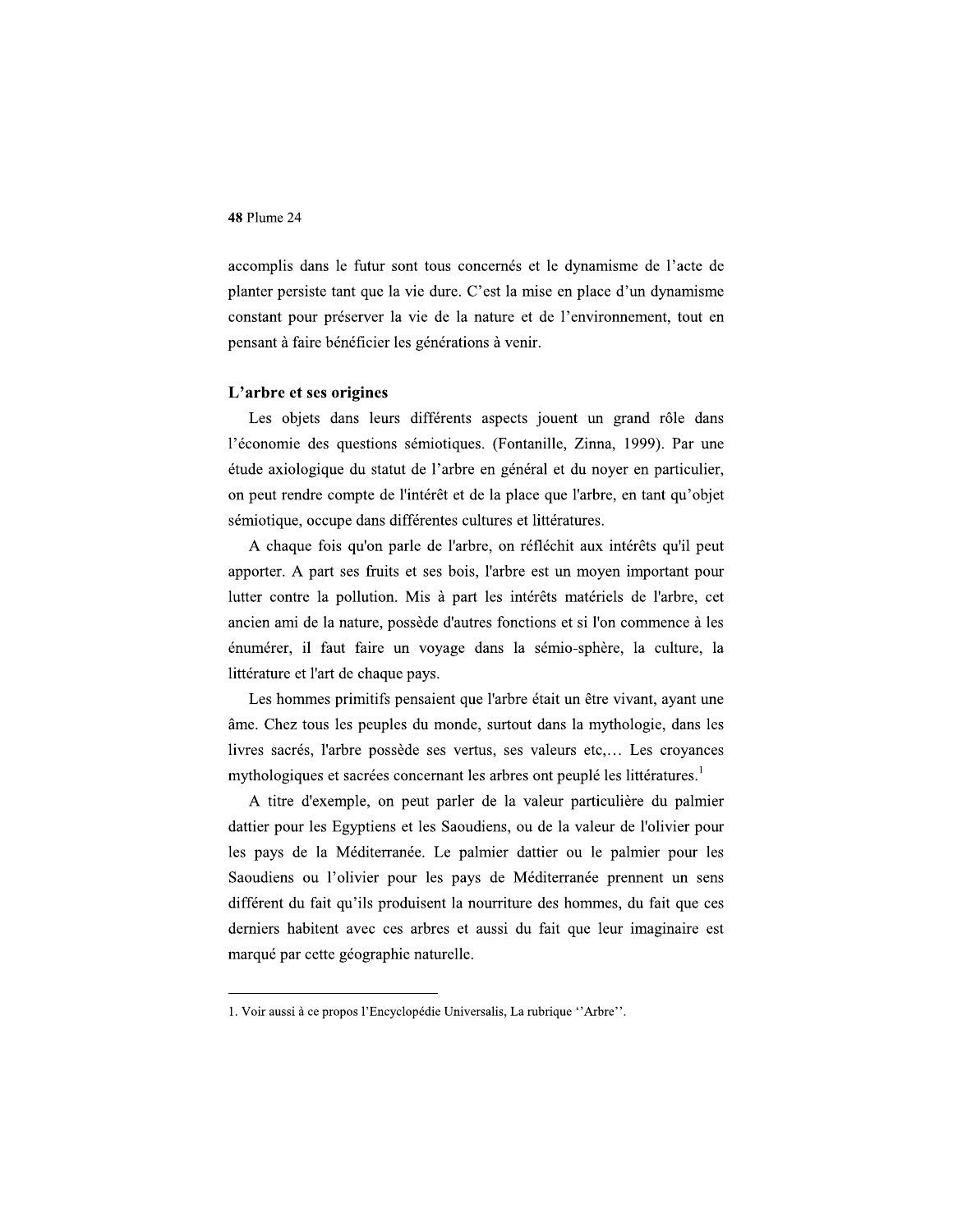Chez les Iraniens, l'arbre est le symbole de "l'amour iranien" et, dans la littérature persane, il est souvent question d'arbre de tendresse, d'arbre d'éveil, d'arbre de connaissance, d'arbre immortel.<sup>1</sup>

Dans la littérature et la culture persanes, l'arbre est un symbole paradisiaque et céleste. Il a ses racines dans la terre, mais s'élève vers le haut, vers le ciel, vers la transcendance et la perfection. Dans la littérature, les jardins sont les lieux où les amoureux se rencontrent.

En ce qui concerne le noyer, originaire d'Iran, il a été introduit de Perse en Grèce dès l'Antiquité, par Alexandre à la suite de ses exploits en Iran, puis introduit en Italie par les Romains. Le choix du « noyer » n'est pas un hasard puisque cet arbre fructifie au bout d'un certain temps. Le personnage, le vieil agriculteur plante des noix sachant bien qu'il faut attendre plus de dix ans pour la première récolte.<sup>2</sup>

La plantation d'un tel arbre est synonyme de développement durable; il s'agit là de durée et de durabilité puisque le noyer est un arbre très résistant au froid; il est le symbole de la raison, de la fécondation, de la longévité et de la résistance face au mal.

# Les signes de longévité

Comme la durée de vie du noyer, le grand âge du vieil agriculteur est évocateur de forme de vie et de mode d'existence durables. Le fait de présenter un personnage de 90 ans, ami de la nature, ami de l'arbre, démontre que toute liaison, toute communion avec l'environnement, et enfin toute amitié avec la nature deviennent cause indéniable de longévité, d'une vie durable.

## Analyse de la nouvelle de Giono

C'est à la suite d'une commande du magazine américain Reader's Digest, en février 1953, sur le thème « Le personnage le plus extraordinaire que j'ai

<sup>1.</sup> Voir le site: Farhangetalesh.blogfa.com (Article de Réza Gorbani Rik, « L'arbre à l'ancienne Perse »).

<sup>2.</sup> WWW.lesarbres.fr/Fiche-noyer.php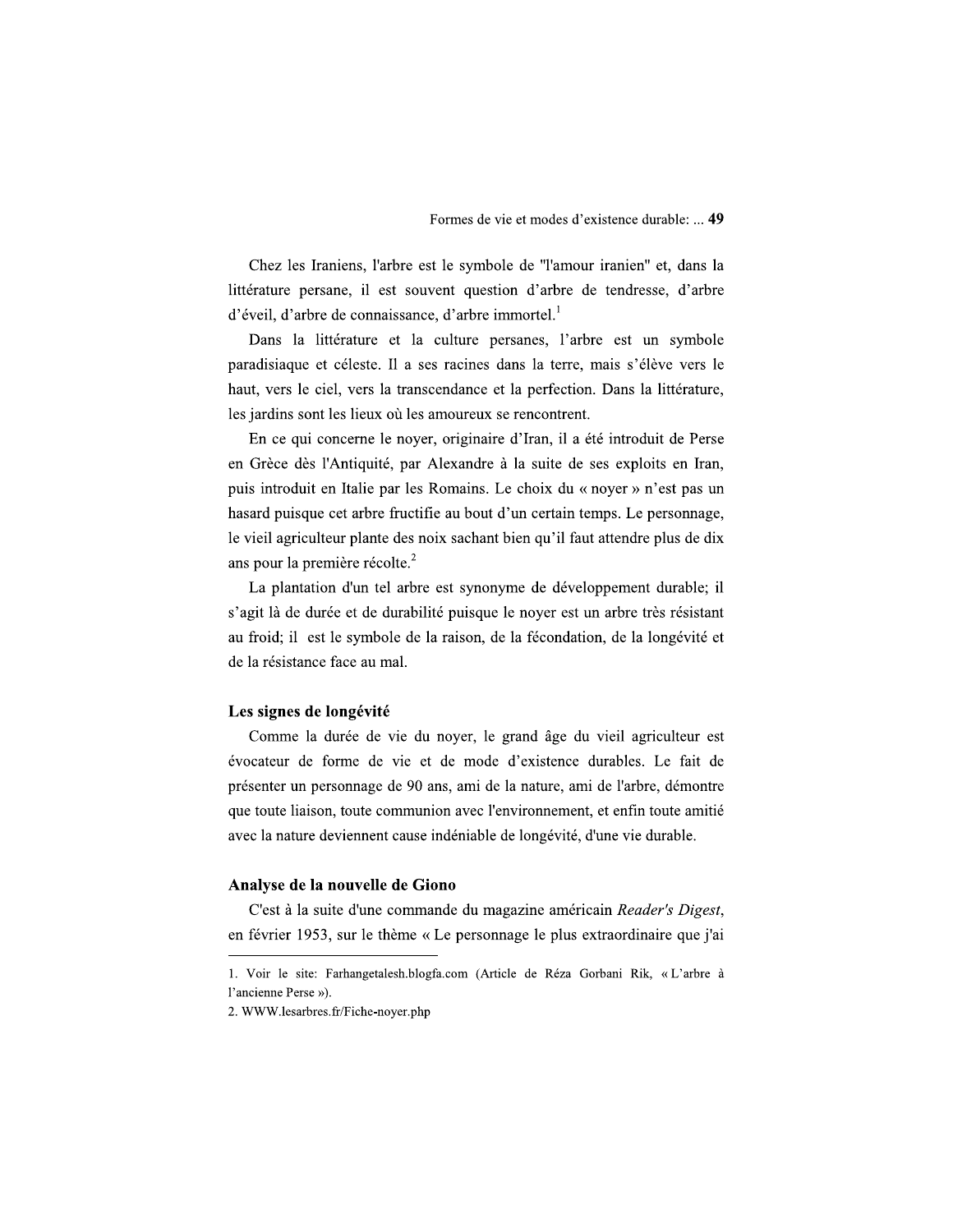rencontré » (« The Most Unforgettable Character I've Met »), que la nouvelle naît. Publiée également en anglais le 15 mars 1954, elle est aujourd'hui étudiée en classe en France, reconnue comme une œuvre majeure de la littérature, pour son message écologique de développement durable. La première publication en langue française, sous le titre L'Homme qui plantait des arbres a lieu dans la Revue Forestière Française, en 1973. D'après Giono lui-même, l'objectif était de « faire aimer à planter des arbres ». Il s'agit de l'histoire fictionnelle, présentée comme authentique, du berger Elzéard Bouffier qui fait revivre sa région, localisée en Haute Provence, entre 1910 et 1947, en plantant des arbres. Mais la nouvelle a eu un retentissement mondial. Elle est aujourd'hui considérée comme un manifeste à part entière de la cause écologiste.

Les messages que cette nouvelle tente de faire passer sont à la fois écologiques, humanistes et même politiques. L'histoire d'Elzéard Bouffier est en effet considérée dans la littérature écologiste comme une parabole de l'action positive de l'homme sur son milieu et de l'harmonie qui peut s'ensuivre.

# Temps et chronologie des évènements

Chez Giono le temps que le personnage berger consacre à la reforestation est signe du respect de l'environnement et du développement durable. Le personnage plante des arbres de 1910 à 1947. Il consacre toute sa vie à cette activité. Une telle action dépasse les limites des capacités d'un seul homme.

Début de la plantation. 1910

Rencontre du narrateur avec E. Bouffier. 1913

Début de la première guerre mondiale. 1914

L'après-guerre, second visite. 1918

Visites régulières du narrateur. 1920

Le berger recoit la visite d'un grand forestier. 1933

Décision de la commercialisation de bois de la forêt. 1939

Dernière visite du narrateur (E. Bouffier a 87 ans). 1945

Mort d'E. Bouffier à l'âge de 89 ans. 1947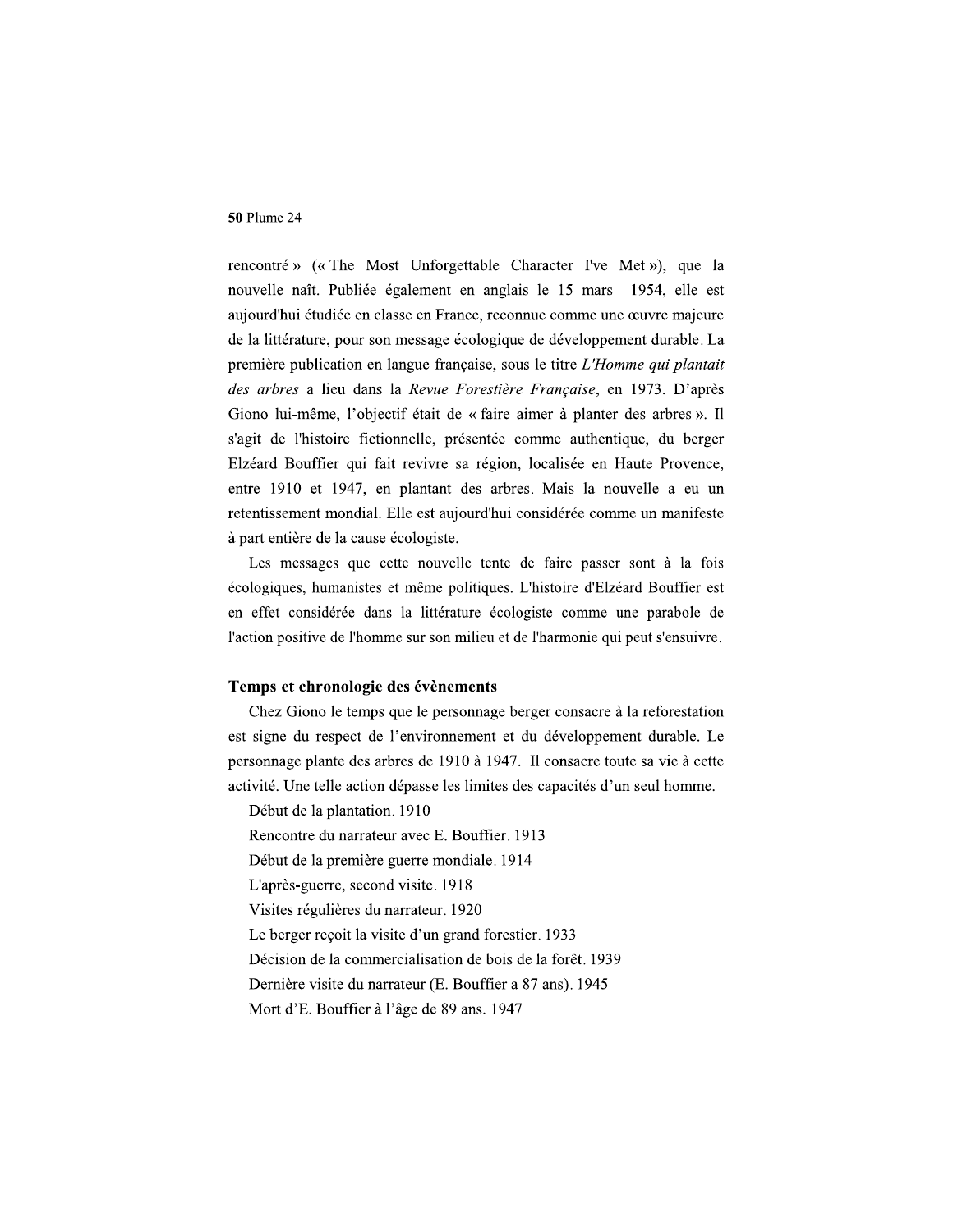# Deux axes opposés

Ce que nous pouvons constater c'est que toute la structure profonde de ce texte est fondée sur l'opposition de deux séries d'isotopies qui occupent chacune une place primordiale dans la réalisation de la nouvelle. Premièrement:

-Isotopie de la destruction ou de la déforestation: la région est victime des réformes agraires; c'est la désertion des villages par les habitants. Nous rencontrons des mots comme: déserts, landes nues, lavandes sauvages, désolation, squelette de village abandonné, maisons en ruine, fontaine sèche, maisons sans toiture, rongées de vent, sécheresse, dépouillé de tout, etc,...; tous illustrent le sens de désolation, de désastre et de déception.

Et deuxièmement:

-Isotopie de la reconstruction ou de la reforestation, traduite par des termes comme: gland, planter, pâture, terre, planter 100 mille arbres, retour des milliers d'habitants, eau, saules, osiers, près, jardins, fleurs, forêt, jardin potager, maisons neuves, fontaine, restauration, réapparition, ruisseau, etc,... tous témoignent d'un retour à la vie.

On peut donc construire le carré sémiotique traditionnel de la manière suivante:

| Vie               | mort              |
|-------------------|-------------------|
| X                 |                   |
| Non-mort          | Non-vie           |
| $=$ Reforestation | $=$ déforestation |

Passer de la mort à la vie équivaut à la reforestation de la région.

# **Quelques grandes transformations**

Cette nouvelle traite du thème de la reforestation d'une région désertique. On y voit un village abandonné en raison des réformes agraires et de l'exode rural. Nous lisons dans le texte « Mais la transformation s'opérait si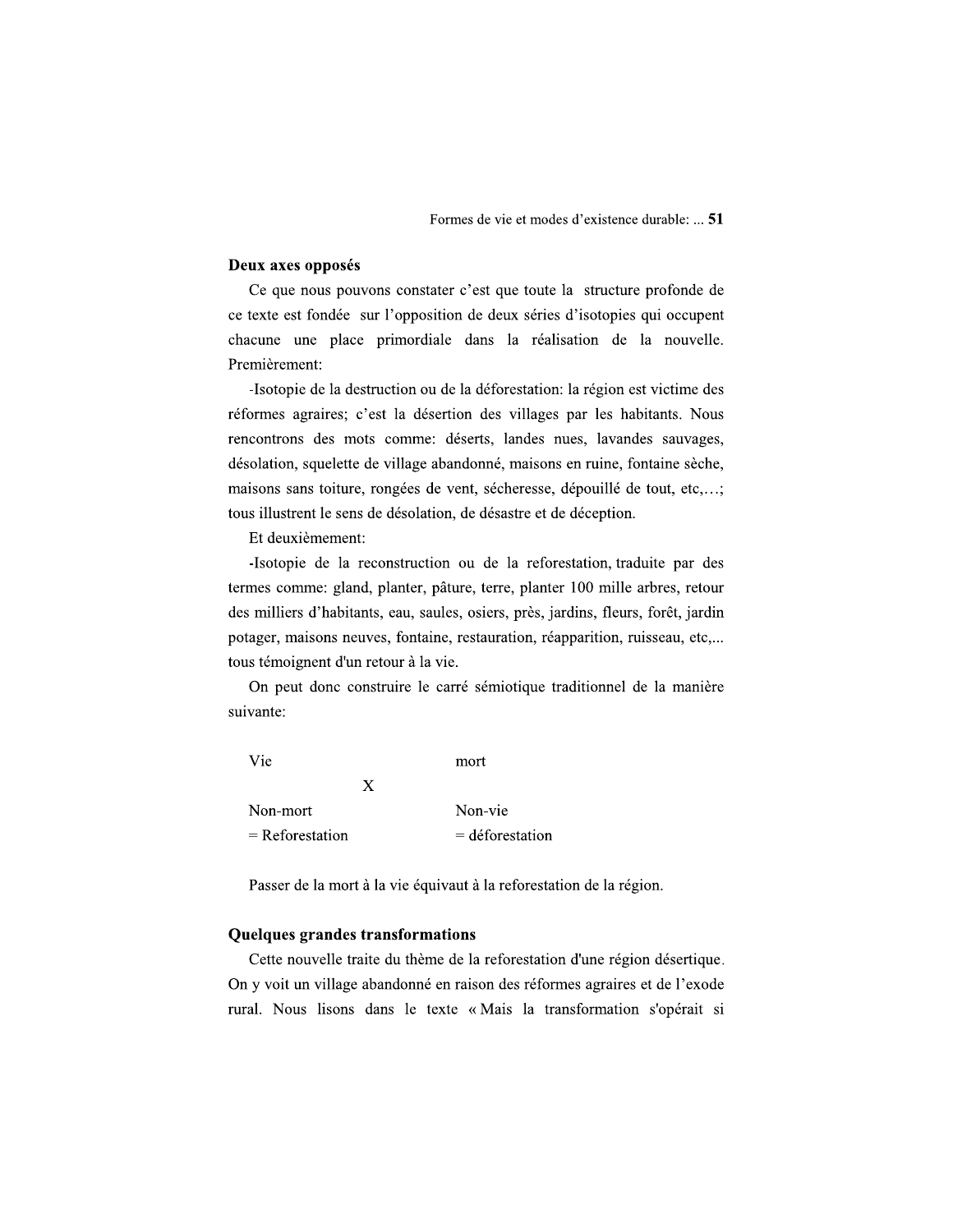lentement qu'elle entrait dans l'habitude sans provoquer d'étonnement. » (Giono, 1953) ou encore: « Il me répondit très simplement que, si Dieu le veut, dans trente ans, il en aurait planté tellement d'autres que ces dix mille serait comme une goutte d'eau dans la mer. » (Giono, 1953)

Nous constatons qu'à la fin du récit, le milieu a littéralement changé et que désormais la reproduction des arbres se fait toute seule, le vent aidant à disperser les graines. La transformation de la contrée s'opère si lentement que personne ne s'en aperçoit. Les événements peuvent donc être considérés comme autant de transformations d'une situation initiale en une situation finale. A la base de ces transformations se trouve un sujet-opérateur (Elzéard Bouffier).

Ces transformations sont d'ordre suivant:

- le désert se transforme en forêt. (Les graines se transforment en arbre).

-Le Berger qui pâturait ses moutons au début de la nouvelle devient apiculteur.

-La région se repeuple par le retour de milliers de personnes.

-La sécheresse disparaît.

Chez Giono aussi les énoncés de « faire » désignent un « faire » ou un « devenir ». Leur contenu désigne un événement dynamique où s'accomplit une certaine transformation (transformation du désert en forêt), la transformation d'un état initial à un état final. Ces deux états final et initial peuvent être construits comme deux états opposés. On peut construire notre carrée sémiotique comme suit:

|   | Mort de la région |
|---|-------------------|
| X |                   |
|   | Non-vie           |
|   | $=$ Désert        |
|   |                   |

Pour faire revivre la région, il faut lutter contre le désert.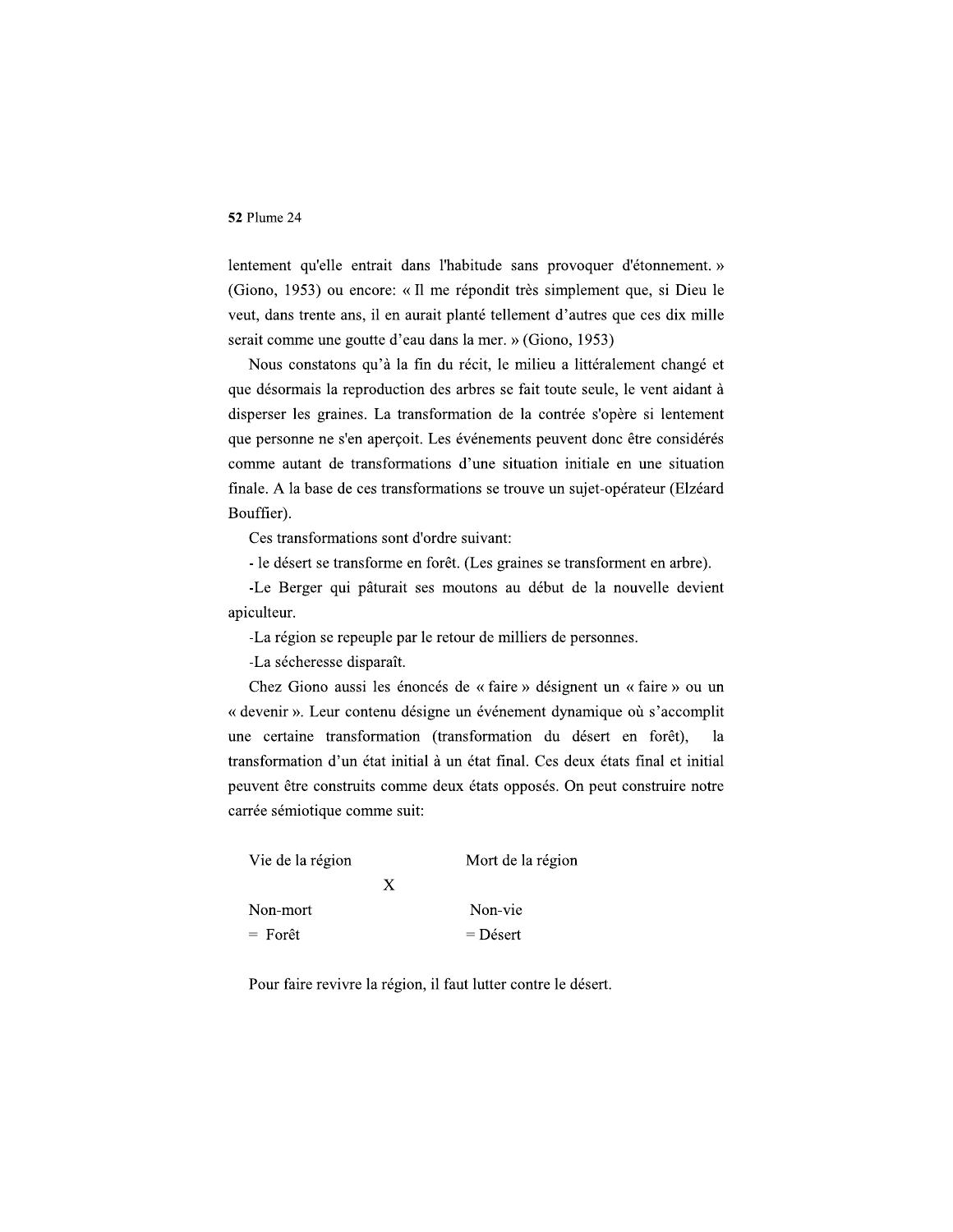# Le chêne<sup>1</sup>, symbole de développement durable

En raison de sa lente croissance, il faut cent ou cent cinquante ans pour qu'un chêne atteigne la canopée. Mais cette lenteur permet au chêne de produire un bois dense et dur, apprécié pour de nombreux usages. Si on le laisse vivre, le chêne dépasse facilement les cinq cents ans, et parfois jusqu'à plus de 1000 ans. Les chênes sont des arbres à bois dur, un matériau très résistant aux insectes et aux champignons; sa durabilité naturelle est très importante grâce à sa forte teneur en tanin.

Vu la dureté de son bois, cet arbre revêt une valeur symbolique en Europe. Dans plusieurs cultures européennes, il symbolise la pérennité et la durabilité. Les noces de chênes se célèbrent après quatre-vingts ans de mariage dans le folklore français. Plusieurs pays se servent de la branche de chêne comme symbole de stabilité. L'écorce, les glands, et les feuilles, riche en tanin possèdent un pouvoir astringent très puissant.

# Le sacrifice de soi ou une éthique d'être pour les autres

La nouvelle de Giono retrace le passage d'un mode de vie individuelle à un mode de vie sociale et collective. Elzéard Bouffier, par ses actes individuels, transforme une région et fait revivre une société. Ce texte véhicule plusieurs significations. Le lecteur peut d'abord y voir un sens humaniste. Sa dimension parabolique et allégorique a d'ailleurs été mentionnée. La morale serait que « l'altruisme est atteint à travers l'individualisme » et, de ce point de vue, Elzéard serait la figure de l'artiste. Le personnage d'Elzéard représenterait par ailleurs plusieurs traits éthiques, comme la vertu du silence et l'abnégation dans le travail solitaire, seules conditions de succès, mais aussi l'amour et la communion avec la nature,

<sup>1.</sup> Voir L'encyclopédie Larousse en ligne. (Rubrique "Chêne"). Voir aussi le site: WWW.lesarbres.fr/Fiche-noyer.php. Voir aussi: Dictionnaire des symboles, James Hall, Traduit en persan par Rogayyeh Behzadi, Farhangué Moaser, 1387 pour la 3<sup>ème</sup> édition.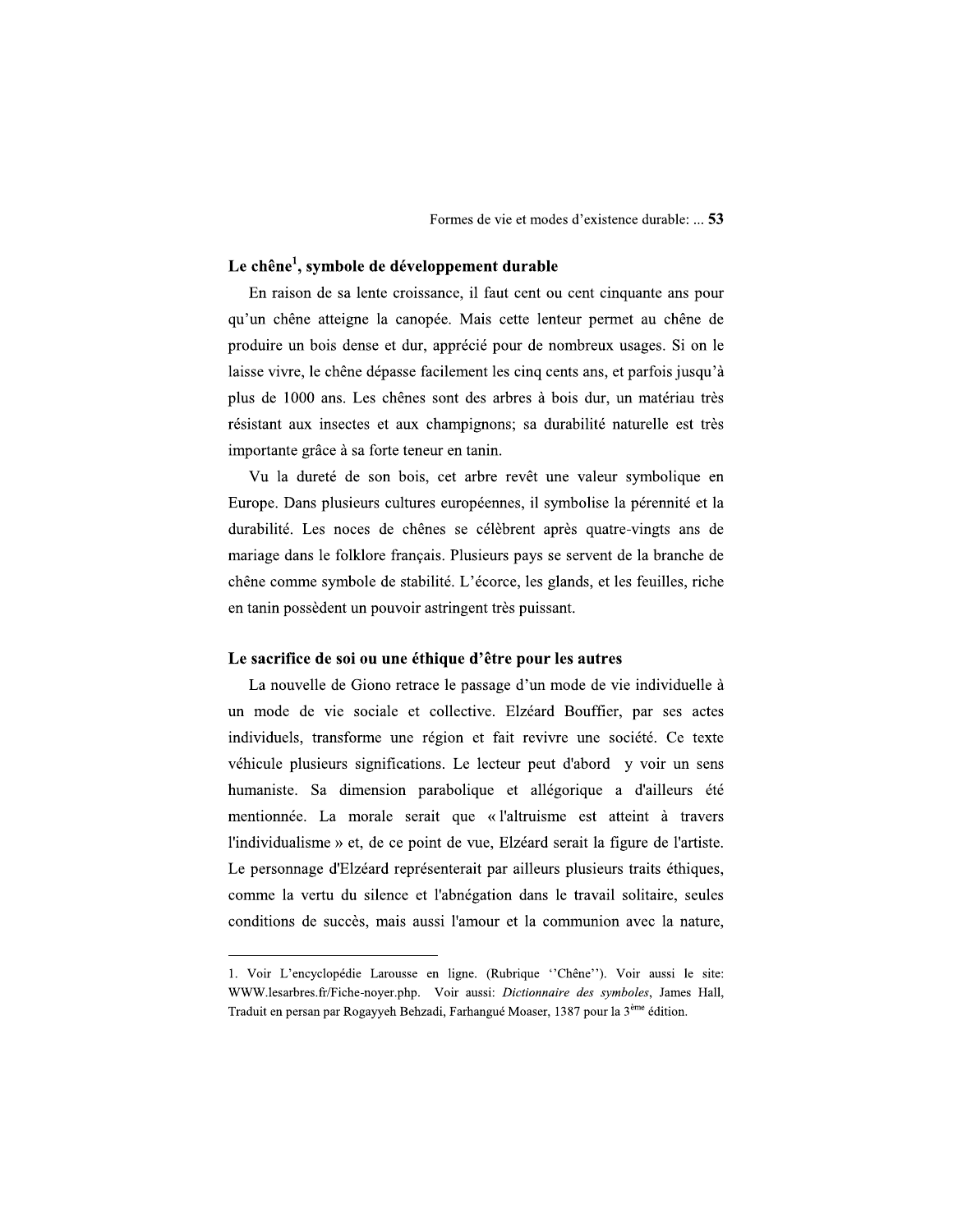jusqu'à la mort. Elzéard est le poète qui répand la culture, c'est en somme un « anti-Oppenheimer »<sup>1</sup>. Ce personnage exceptionnel qui s'obstine dans la générosité prêche pour une éthique d'être pour les autres et pour les formes de vie et modes d'existence durables.

# Portée écologique

La nouvelle met surtout l'accent sur l'aspect écologique de l'action du personnage qui annonce ainsi, point par point, les fondamentaux du développement durable, décrits cependant bien après la publication de la nouvelle. La portée écologiste de ce texte est souvent soulignée. Cette nouvelle a en effet suscité partout sur la planète des mouvements spontanés pour planter des arbres et à permis de réinvestir les notions de citoyenneté, d'écologie et de développement durable. Elzeard Bouffier comme actant principal possède un caractère exceptionnel et une volonté décisive dans l'élaboration de cette œuvre magnifique. Cet acte de bonne volonté et cet engagement en faveur de la nature placent ce personnage au rang des personnages écologiques.

En lisant l'autobiographie de Jean Giono, on constate que Giono luimême qui a grandi en Provence, à Manosque, décrit dans ses nouvelles et romans la population, les paysages et la vie provençaux. Son rapport avec l'environnement, son passé, sa participation en tant qu'appelé durant la Première Guerre mondiale, ainsi que l'exode rural dont il a été témoin dans l'arrière-pays provençal, l'ont conduit à cette œuvre humaniste et écologiste.<sup>2</sup>

<sup>1.</sup> Julius Robert Oppenheimer, (1904-1967) directeur scientifique du projet Manhattan. Projet de Manhattan est le nom de code du projet de recherche qui produisit la première bombe atomique durant la seconde guerre mondiale.

<sup>2.</sup> Selon Pierre Citron, spécialiste de Giono, le berger Elzéard Bouffier est certainement un mélange entre la figure parentale de Giono et celle, typique, du « berger du Contadour ». Il pense qu'avec L'Homme qui plantait des arbres, Giono a écrit «un de ses rares récits qui soit intégralement optimiste et moral d'un bout à l'autre.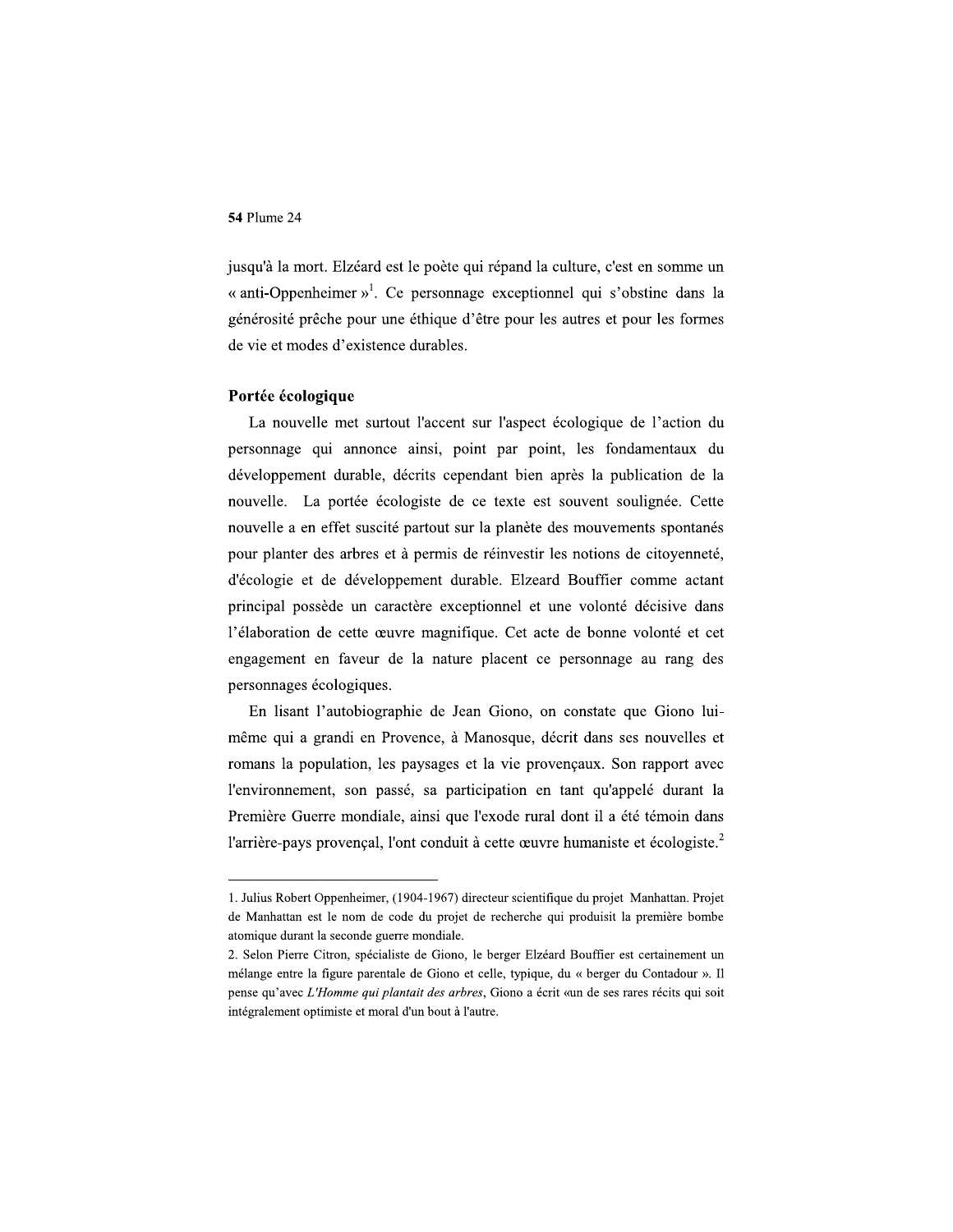Cette nouvelle correspond pourtant à un amour réel des arbres. Le thème existe en effet depuis longtemps dans l'œuvre de Giono.<sup>1</sup>

Avec L'Homme qui plantait des arbres, Giono acquiert une posture résolument optimiste. La nouvelle présente une conception écologiste qui contraste avec ses œuvres antérieures, dominées beaucoup plus par la figure du Dieu Pan que par d'autres conceptions. Il retrouve l'unité du cosmos, à travers les thèmes de la régénération naturelle et de la créativité humaine bienveillante.

Chez Giono, on peut dire que la symbolique récurrente de l'arbre est liée à celle de l'ascension spirituelle. Cette nouvelle témoigne du changement qui s'opère chez l'auteur après 1929. Récit à part dans l'univers de Giono, il ne s'inscrit pas dans la continuité des autres. En effet, les nouvelles et romans du « cycle de Pan » dépeignent une nature mythologisée qui fait face à l'homme de manière violente. Dans L'Homme qui plantait des arbres, au lieu de représenter des hommes-arbres, Giono représente un homme qui plante des arbres. Il décrit une communion avec la nature, une « symbiose » au moyen de laquelle se forme un homme exemplaire par sa voyance et sa pureté. Démythifiée, cette communion avec la nature se fait immanente et sans perception sacrale. Giono a écrit cette nouvelle sur commande, sans la rattacher à son univers antérieur, dominé par l'apocalypse et la révolte de la nature. Elzéard Bouffier, personnage exceptionnel dans l'univers romanesque de Giono, se contente de planter, témoigne d'un changement dans le monde romanesque de l'auteur.

<sup>1.</sup> Ainsi, il apparaît dans Sur un galet de mer (dès 1923), puis dans Manosque-des-plateaux (1930), dans Que ma joie demeure (1935) et dans Les Vraies Richesses (1942). Le motif se retrouve également dans Que ma joie demeure, lorsque le personnage de Bobi suggère de planter des amandiers rouges et des haies d'aubépine. Il fait ensuite une allusion à Jourdan concernant la plantation de chênes. Dans Les Vraies Richesses, Giono évoque les « gestes premiers » de la civilisation dont la plantation d'arbres. Enfin, dans Le Hussard sur le toit Angelo se demande si son action est plus patriote que celle du berger solitaire qui plante des glands, seul, en compagnie de ses bêtes.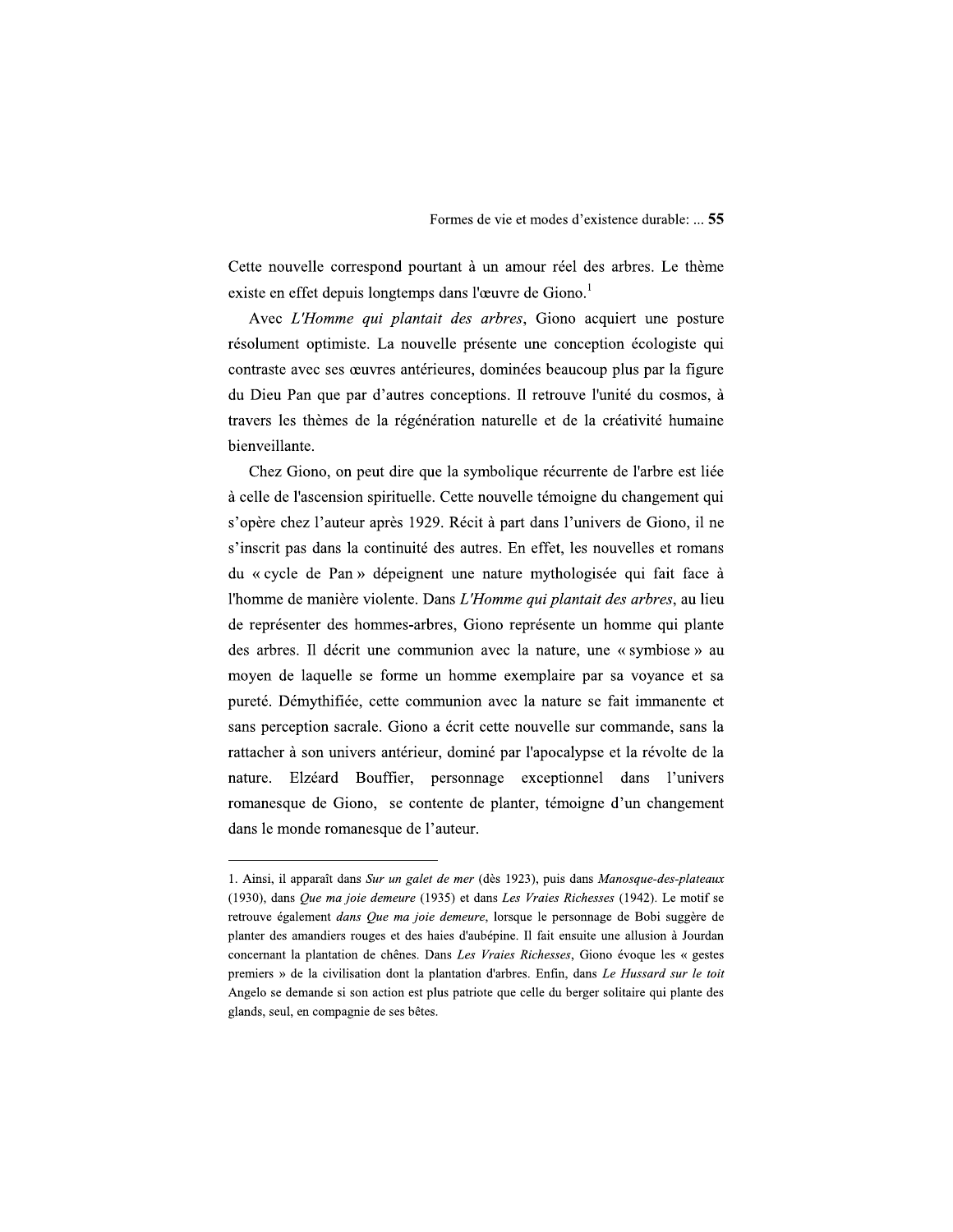# Conclusion

Nous vivons aujourd'hui à une époque où la technologie et le savoir ont fait évoluer notre vision du monde. Les changements considérables de ces dernières décennies ont séparé notre époque du passé. Sans doute, la technologie est-elle la création de l'homme, mais cette même technologie, au lieu d'être dirigée rationnellement, au lieu d'être possédée par l'homme, possède l'homme en raison des mauvaises orientations de la technologie.

| Bon                         | Mauvais                    |
|-----------------------------|----------------------------|
| Usage positif de la         | Usage négatif de la        |
| technologie (vie)           | technologie (mort)         |
|                             | X                          |
| Non-mauvais                 | Non-bon                    |
| Vie saine et la bonne santé | vie polluée et cancérigène |
| (vie)                       | (mort)                     |

L'usage négatif de la technologie est le refus d'une vie saine, le refus de la santé sociale. Et l'usage positif de la technologie est le refus d'une vie polluée et cancérogène.

La science et la technologie ont offert à l'homme d'aujourd'hui une vie plus facile. Or, l'usage incontrôlé de la science et de la technologie peut avoir des résultats désastreux sur la biosphère, sur les êtres vivants, et surtout sur l'homme.

L'homme qui vit pour lui sans songer à la vie des générations futures ne une vie et un développement durables. L'éthique de peut garantir l'environnement doit être une éthique de prévention et de protection. On se demande si les débats concernant la nature et l'environnement songent à protéger la planète ou s'ils témoignent du fait que la vie de l'homme est avant tout en danger?

Nous sommes témoins d'une multitude de théories sur l'éthique de l'environnement. Mais il me semble que pour résoudre ce problème, il faut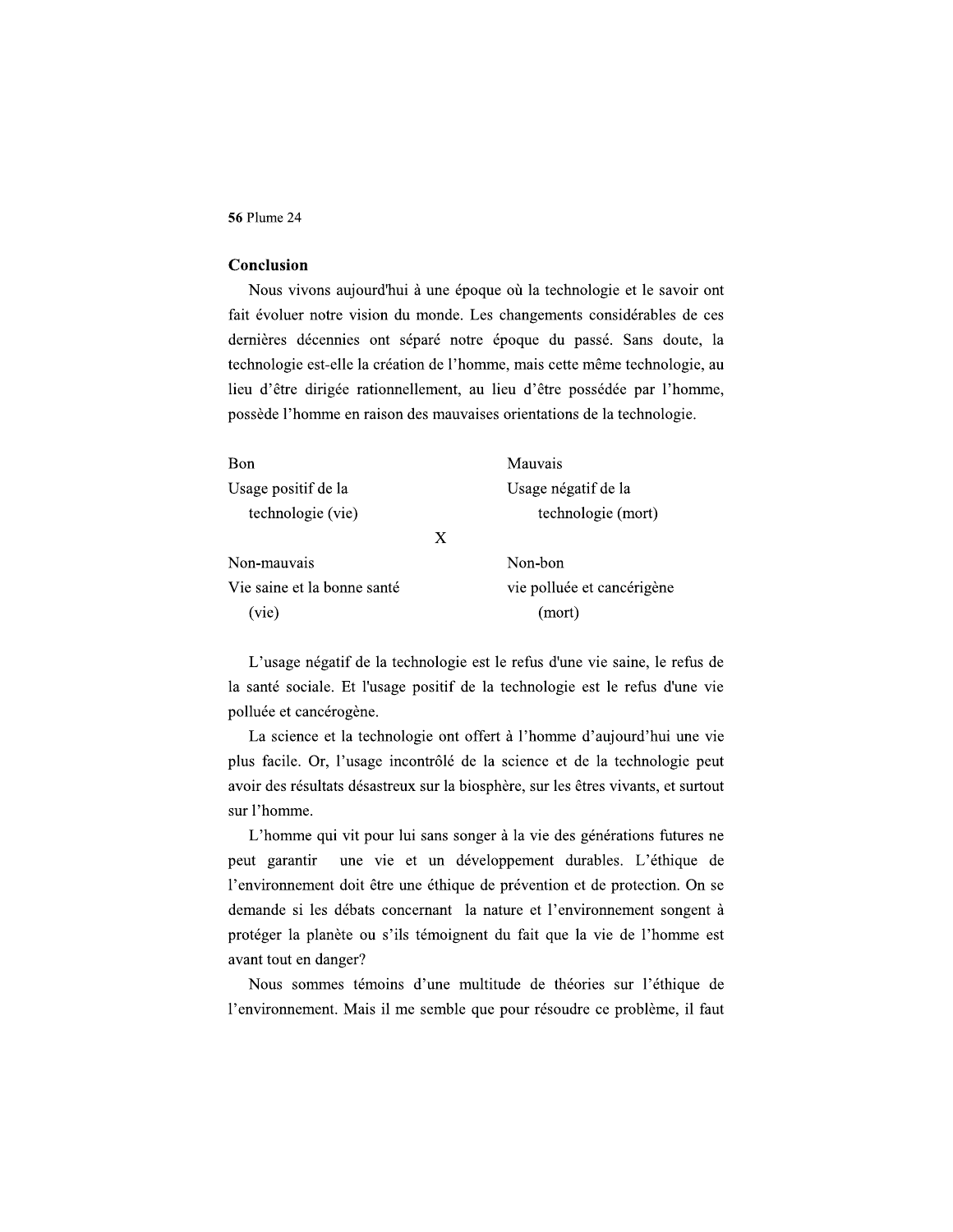aller au-delà des conflits politiques, militaires et économiques et construire une République du monde afin de pouvoir lutter contre les excès, tenir la bonne mesure et choisir le bon chemin.

Dans cette perspective, on se rend compte de l'importance de nos actes, surtout ceux qui valorisent l'homme et son environnement. L'acte de planter, comme d'autres actes analogues, acquiert une vertu axiologique dans l'éthique d'être au monde.

Un exemple antédiluvien de forme de vie et de mode d'existence durables, c'est peut-être la pratique de l'enterrement. Plusieurs critères sont pris en compte pour déterminer une activité sépulcrale et l'existence d'une inhumation volontaire.

On peut constater que depuis bien longtemps, les humains ont pratiqué une forme de vie et un mode d'existence durables. Le fait que nous enterrons les morts ou les incinérons et dispersons les cendres dans la nature prouve une forme d'être au monde et la relation que les humains ont avec la terre. La terre absorbe en elle notre corps. Donc la terre se définit ici comme le moyen naturel de forme de vie et de mode d'existence durables.

Rappelons que dans l'antiquité perse, les zoroastriens n'enterraient pas leurs morts. Selon eux, le corps était impur et souillait la terre nourricière. Les dépouilles des défunts étaient placées dans des tours du silence où elles étaient déchiquetées par les oiseaux de proie. Seuls les os pouvaient alors être ensevelis dans le trou circulaire situé au milieu de la tour.

Dans les deux textes étudiés, le seul lien écologique de reconnaissance, c'est la cultiver la terre et planter des arbres. En d'autres termes, c'est par l'intermédiaire des sources naturelles que les solidarités interhumaines se manifestent et se réalisent.

L'homme ne peut exister sans la planète qui, à son tour, n'aura plus aucun sens sans l'homme. L'homme comme plaque tournant, non pas dans un sens anthropocentrique mais dans une relation d'interdépendance, homme-monde, doit donc opter pour une sagesse, pour une éthique par le moyen desquelles il protège la nature et l'univers où il vit.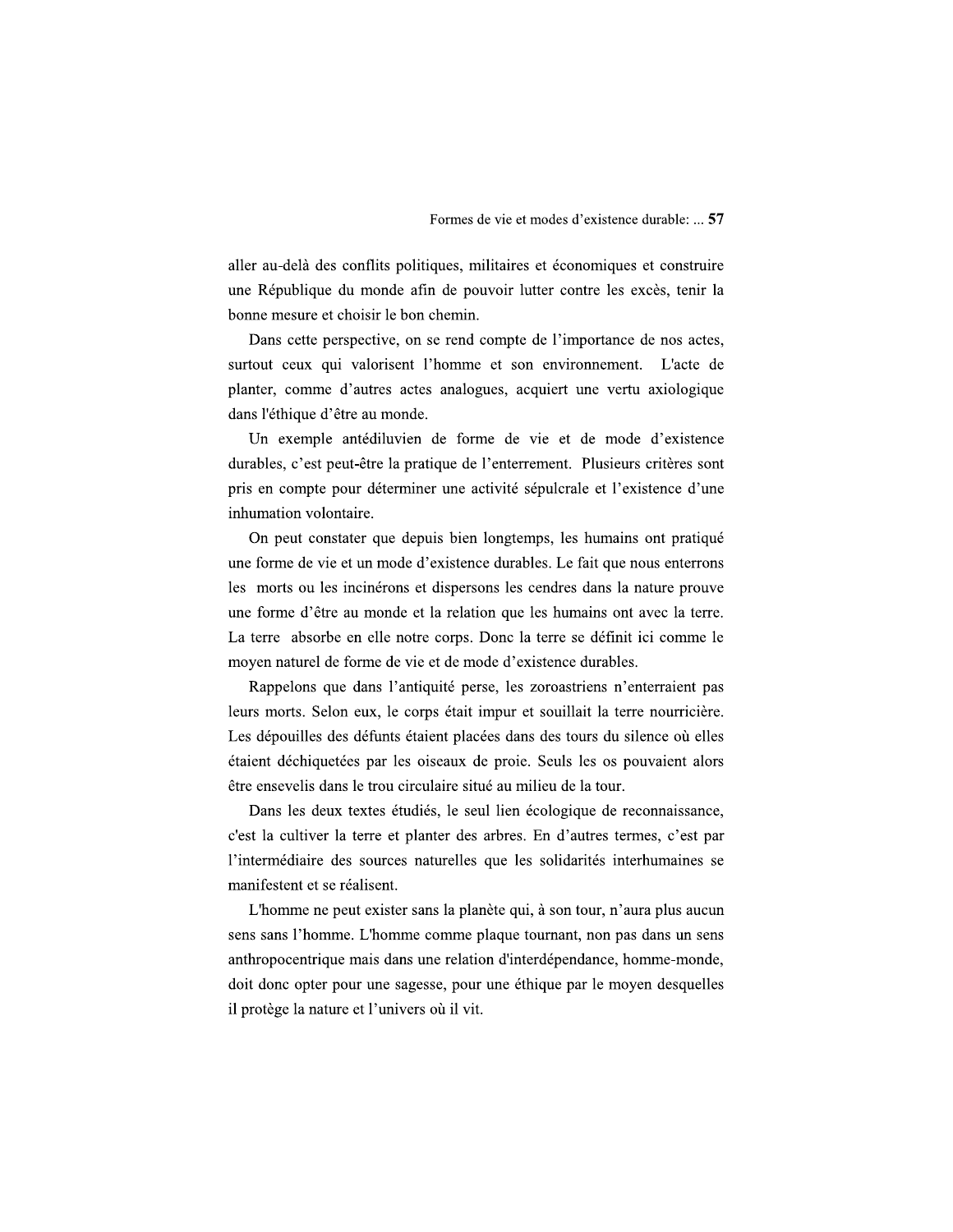Ainsi, contrairement à l'avis de certains théoriciens, l'homme n'est pas aboli, mais a changé de stratégie face à la nature et à l'environnement afin d'instaurer une relation d'interdépendance et de réciprocité. Nous avons vu dans les deux textes que le monde n'acquiert son sens durable ou sa durabilité que si l'on cultive la terre, que si l'on pense aux générations qui viendront après nous. Une stricte relation d'interdépendance et d'interaction se noue entre la nature et culture. Les deux textes discurcifient le monde; ils nous invitent à une solidarité avec la nature, à une éthique de vie, à un mode d'existence solidaire.

Il faut dire que la nécessité d'un équilibre entre les valeurs économiques, les valeurs humaines et les valeurs environnementales est à prévoir (le sommet de Paris au décembre 2015 en était un exemple probant). Pour y accéder, il me semble que la mise en œuvre d'une éthique transculturelle ou transnationale est nécessaire pour la protection de l'environnement et le développement d'une vie durable. En d'autres termes, à l'exemple d'une littérature transculturelle, telle que nous venons de le constater à partir de ces deux textes, l'éthique doit aussi se donner un aspect transculturel pour aider à la protection de l'environnement. L'action de l'art et de la littérature, telle que Philippe Daros (2012) la définit, s'interprète, au total, comme la présentation d'un sujet qui pense son identité selon des identifications multiples, selon des relations transculturelles.

Autant les idéologies dogmatiques, fanatiques et dictatoriales sont nuisibles dans les domaines des sciences humaines au progrès et aux développements dynamique et durable de la pensée, autant les exploitations sans contrôles, irrationnelles et abusées de la nature sont dangereuses pour l'environnement, pour la vie et le développement durables.

Nous avons remarqué que dans la République mondiale des lettres, il existe une invisible et puissante fabrique de l'universel littéraire, mais cet universel littéraire est un « universalisme relatif » tel que Philippe Descola (2005) le définit en parlant de nature universel et des cultures relatives. C'est ainsi que la culture de la terre et la culture des signes se rejoignent